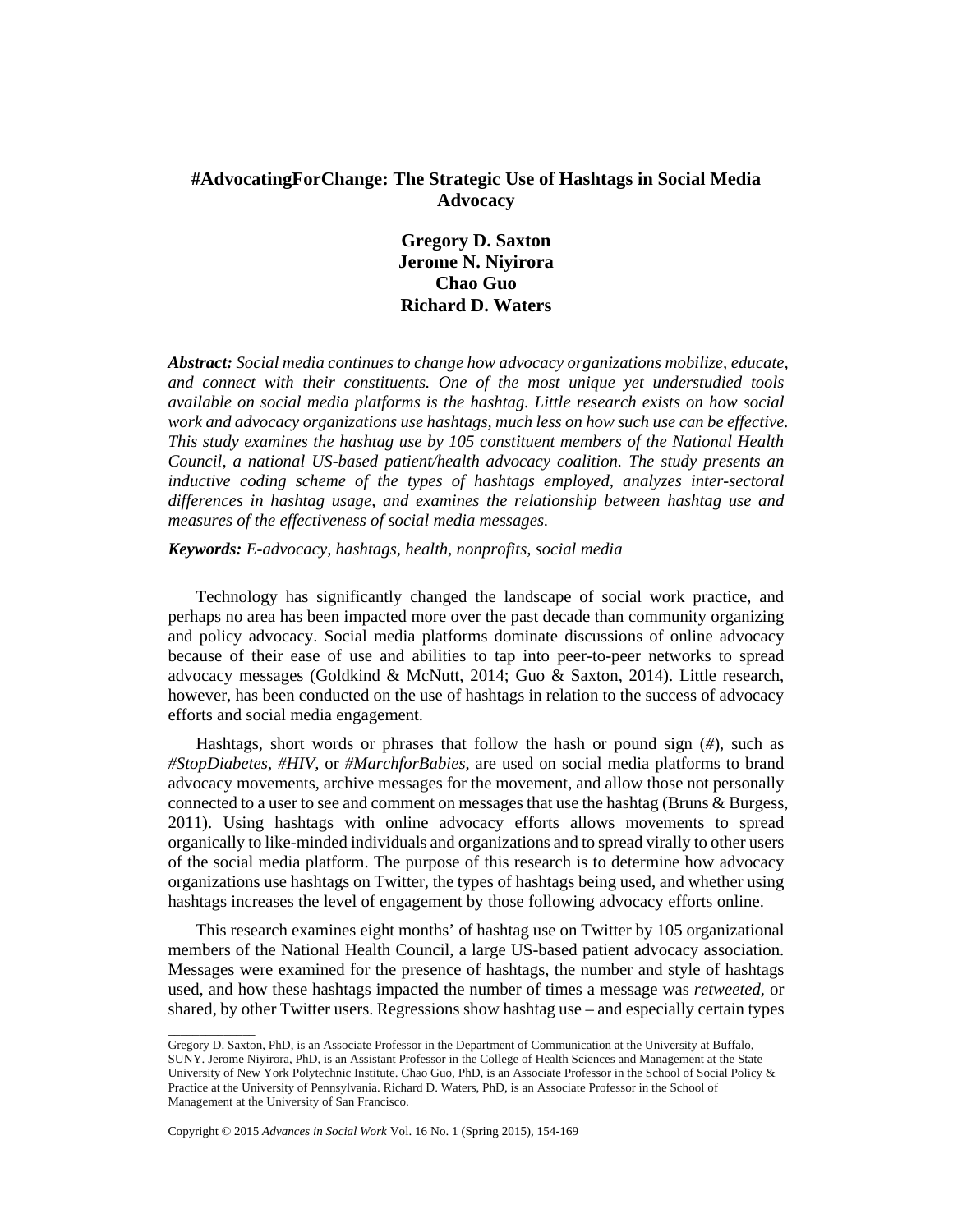of hashtags – increased the level of engagement by those following the advocacy movements. This study informs theory and practice about how organizations can use social media platforms to best advocate for public policy and community organizing efforts.

## **Prior Research**

## **Social Work and e-Advocacy: From Web 1.0 to Social Media**

The spread of computer-media communications has led scholars to study its implications for social work practice (e.g., Anstadt, Burnette, & Bradley, 2011; Perron, Taylor, Glass, & Margerum-Leys, 2010). One of the most prolific areas of research has been e-advocacy. Advocacy—whether directly through lobbying or indirectly through grassroots mobilization, coalition building, or public education—is a core function of nonprofit organizations, for it is through such efforts that organizations can further represent the interests of their constituents (Guo & Saxton, 2010; Mosley, 2013). Social work in particular has a strong professional commitment to social justice and advocacy (Queiro-Tajalli, Campbell, & McNutt, 2003). Not surprisingly, a large body of research has shown how new media are changing the nature of advocacy work.

The first wave of research dealt with how early Internet technologies, especially as websites and email, were changing advocacy and activism practices (Hick & McNutt, 2002). Scholars explored the advocacy opportunities and challenges presented by these electronic media (McNutt, 2008). Scholars also sought to develop an understanding of the determinants of e-advocacy activities (Goldkind, 2014) as well as what makes for effective use of the website for electronic advocacy efforts (Edwards & Hoefer, 2010).

With the widespread and rapid adoption of social media platforms, a growing body of literature is now beginning to explore the intersection of social media and advocacy work. The earliest studies looked at adoption, or whether nonprofit advocacy organizations were using social media tools (Bortree & Seltzer, 2009). The next wave explored managers' perceptions of social media for advocacy work (Obar, Zube, & Lampe, 2012) along with the potential challenges of using social media tools (Goldkind & McNutt, 2014). Research has also explored how these organizations were using social media for advocacy work (Guo & Saxton, 2014).

### **e-Advocacy Messages and Their Effectiveness**

An examination of social media-based advocacy efforts ultimately involves a focus on organization-audience communication. The primary communicative tool on all social media platforms is the series of regular, brief discrete messages – the tweet, the status update, the video, or the photo – that is sent to an organization's followers on Twitter, Facebook, YouTube, or Instagram, respectively. As a result, recent social media research in both a general organizational context (Lovejoy & Saxton, 2012; Waters & Jamal, 2011), as well as in the context of organizational advocacy, has come to focus on the nature of the messages organizations are sending. For instance, in a study of *tweets* (Twitter messages) sent by 150 large advocacy organizations, Guo and Saxton (2014) found the most prevalent advocacy tactics reflected in the tweets were public education and grassroots lobbying with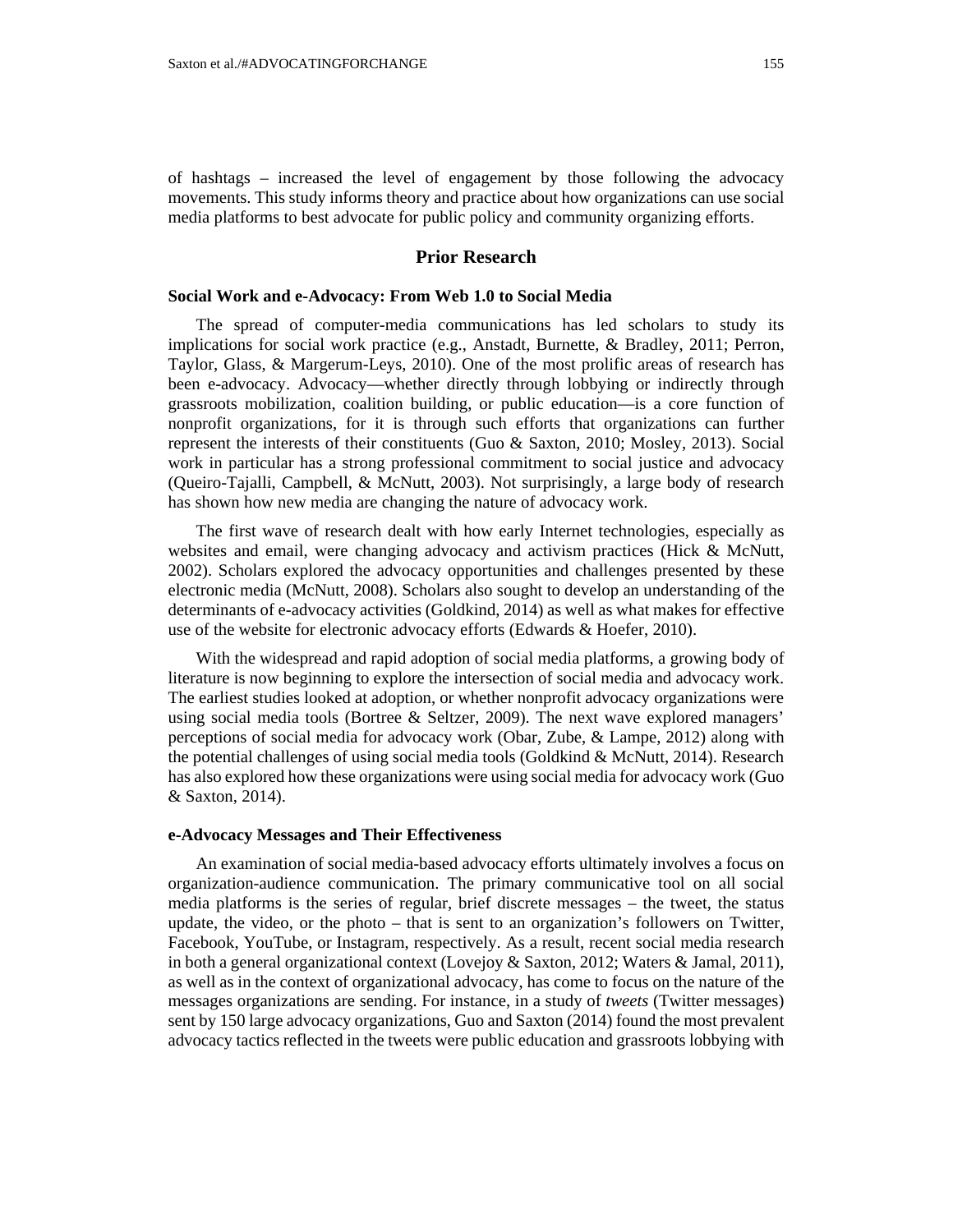some manifestations of research, coalition-building, public events/direct action, and voter registration and education. There were few instances of media advocacy, administrative lobbying, direct lobbying, or judicial advocacy.

While the above studies are invaluable, scholars have yet to examine the efficacy of advocacy work on social media. A variety of potential approaches could be pursued, such as looking at the impact on policy or attitudinal change. Although undoubtedly worthwhile, communication and public relations scholars have recently found an interesting alternative: examining the relationship between organizations' social media messages and the immediate audience reaction that manifests in the form of such actions as *liking*, commenting on, or sharing an organization's message on Facebook or *retweeting* (sharing) or *favoriting* (archiving) a message on Twitter (Saxton & Waters, 2014). This ability to measure the almost real-time public reaction to an organization's advocacy messages facilitates a shift in measurement from the perceptual to the behavioral realm and provides organizations with a quantitative and comparable gauge to measure the relative effectiveness of their advocacy messaging strategies.

#### **Here Comes the Hashtag**

Social media have engendered new forms of communicating and interacting with the public. One of the most innovative tools is the hashtag. Since Twitter employee Chris Messina sent the first ever tweet containing a hashtag in 2007 (Kirkpatrick, 2011), hashtags have become popular and spread to other social media platforms.

Hashtags indicate topics or themes, and they represent an important innovation in social media communication. First, the use of hashtags is powerful because it is participatory. Hashtags are not decided in advance by a pre-determined set of users. The hashtag system constitutes a decentralized, user-generated tagging, organizing, and classification system. The hashtag classifies messages, improves searchability, and allows the organization to link messages to existing knowledge and action communities. It is this community element that undergirds the power of hashtags. Briefly put, hashtags can lead to the formation of *ad hoc publics* (Bruns & Burgess, 2011) of networks that develop around the hashtag. These networks/communities can be ephemeral and arise in response to emergencies and crises, or they can be more stable, long-term communities of practice or knowledge that develop to spread ideas, news, or opinions on a given topic.

Despite their potential importance, neither scholars nor nonprofit organizations have closely examined hashtags. Two areas that have not been addressed to date are the use of hashtags in advocacy work and the determinants of the effectiveness of organizations' advocacy messages. This study addresses these areas by examining the nature and efficacy of advocacy organizations' communication on Twitter, focusing on the role of hashtags in connecting with audiences.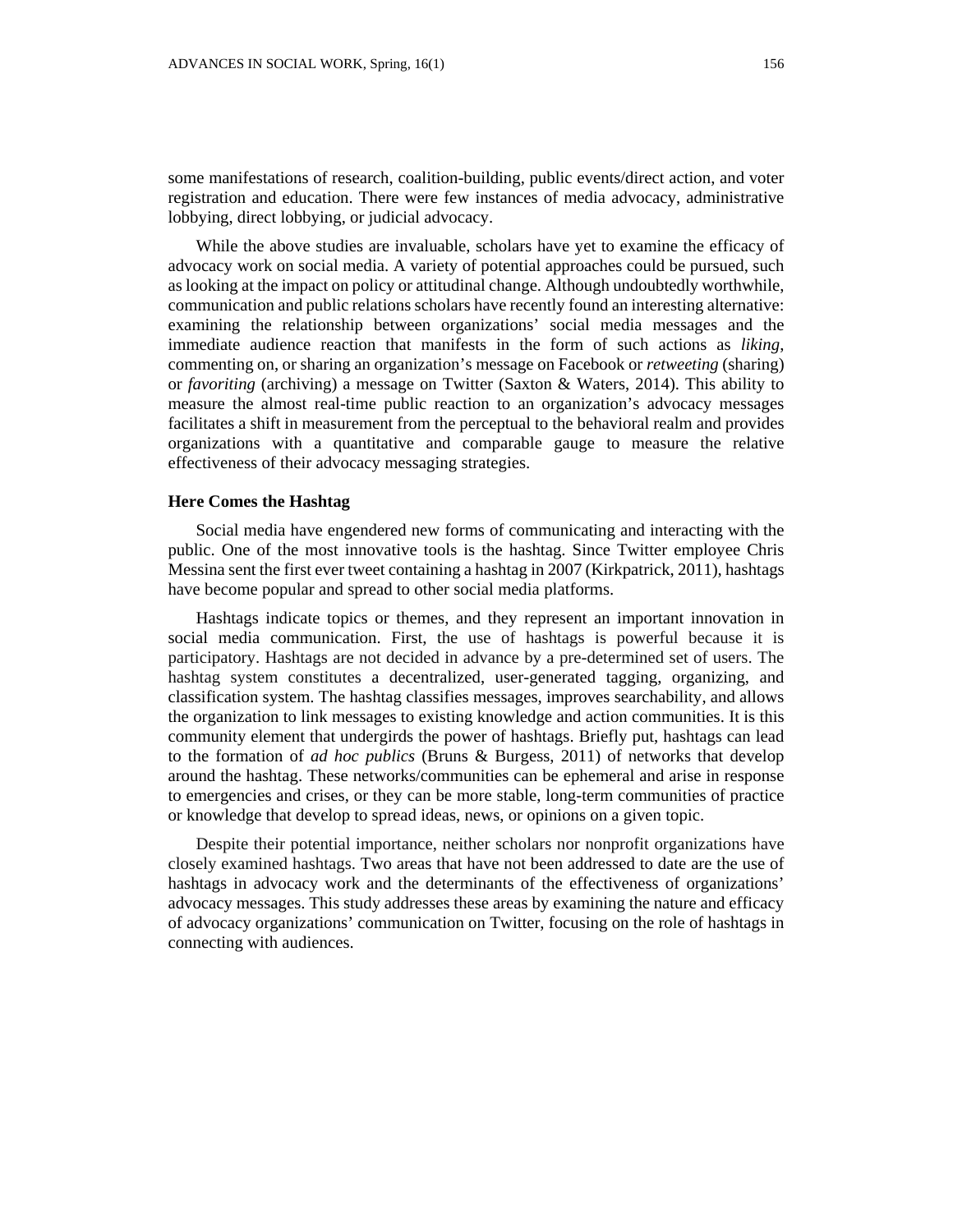## **Method**

Our sample comprises the National Health Council's (NHC) 105 member organizations. <sup>1</sup> The NHC is a patient advocacy organization whose mission is "...to provide a united voice for the millions of people living with chronic diseases and disabilities and their family caregivers." Its aim is to bring "…together diverse stakeholders within the health community to work for health care that meets the personal needs and goals of people with chronic diseases and disabilities" (NHC, 2015, para. 2).

Data from each organization's Twitter account were gathered for an eight-month period from January 1 through August 31, 2014. Computer code written in Python programming language (available upon request) was written to access the account-level details and the individual tweets sent by each of the NHC member organizations. These tweets were likely written and shared by NHC members for the purposes of advocating for their causes, publicizing their organizations, and interacting with their followers. These publicly available tweets provided researchers an unobtrusive way to investigate hashtag strategy and usage by NHC member organizations even though they were unaware of the research. Given recent attention concerning the ethical use of social media updates, especially journalists quoting updates in news stories, the researchers turned to the Association of Internet Research's report on ethical decision-making and internet research (Markham & Buchanan, 2012) to ensure that the research design did not violate ethical principles. Given that no individuals are quoted in the current study and that the research focused on reporting trends, it was deemed that the research met the Association of Internet Research's criteria for ethically sound studies.

Once the tweets were downloaded, the study employed a two-stage, mixed-methods approach combining quantitative and qualitative content analyses. The first stage involved an inductive analysis of the hashtags used in each tweet to identify communication strategies unique to the social media innovation. Two researchers reviewed the data to create initial categories for the types of hashtags used by NHC organization members in their tweets. Then, they worked to reduce the amount of overlap among the categories by providing clear operational definitions of the different categories that created the final typology presented in Table 1. Complementing this analysis was a series of quantitative content analyses used to identify the most popular hashtags and the general frequency of hashtag use. This mixed-method approach is in line with methodological literature, which sees content analysis (Krippendorf, 2004) as more appropriate for positivistic evaluations of frequency distributions and qualitative inductive analyses (Strauss & Corbin, 1998) as more appropriate for grounded theory building.

In the second stage of the analysis, a series of regressions was used to determine the relationship between hashtag utilization and the effectiveness of organizational messaging, as reflected in the number of retweets each message receives. Collectively, these two sets of analyses allowed us to identify the types of hashtags organizations were using, how they

 $\overline{a}$ 

<sup>&</sup>lt;sup>1</sup> Full list available at www.nationalhealthcouncil.org/pages/member-roster.php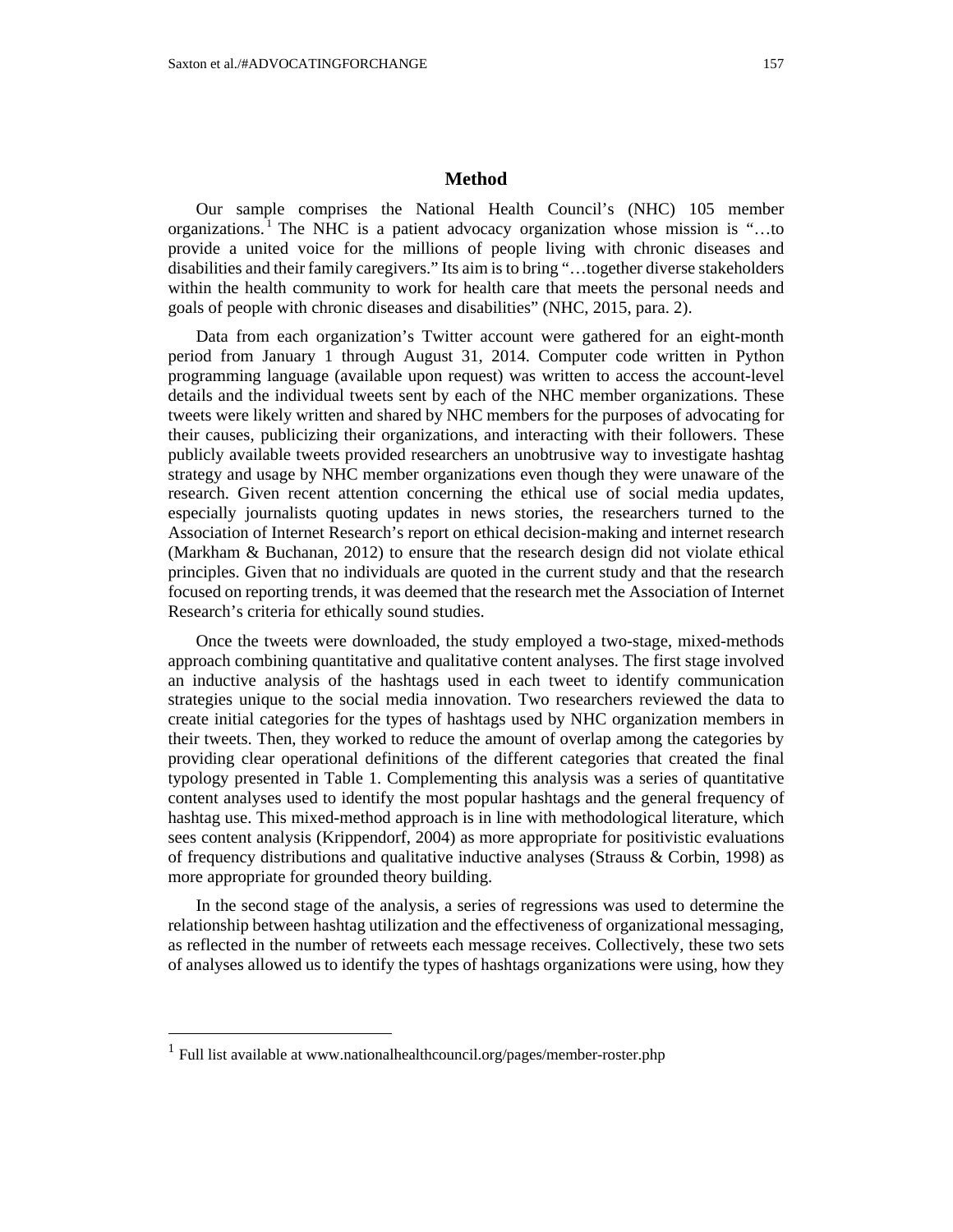were using them, and the relative effectiveness of the hashtag communication strategies we identified.

#### **Results**

## **Summary of NHC Organizations' Twitter Usage**

Of the 105 organizations, two did not have a Twitter account. Four others with Twitter accounts did not send a tweet during 2014. The remaining 99 organizations sent a total of 75,934 tweets from January 1 through August 31, 2014. Two of the most important measures of public engagement on social media accounts are the number of *followers* an organization attracts and the number of times an organizations' messages are shared, or reposted, by other users (Saxton & Waters, 2014). The number of followers, to start, is an indication of the size of the audience the organization is attracting on social media, for followers reflect users who have made the conscious decision to connect with the organization and see its messages. Message sharing, in turn, occurs when a user finds an organization's message valuable in some way and then chooses to forward the message to the user's own followers. On Twitter, this act of sharing is called *retweeting*, and is a critical means of ensuring the dissemination of an organization's messages and reaching a bigger and more diverse audience (Saxton & Waters, 2014). The average organization in our sample received 6,432 *retweets* during the 8-month period (SD=14,934); this ranged from a minimum of 1 retweet to a maximum of 87,382. The average organization had 25,040 followers (SD=85,892) and followed 5,763 other Twitter users (SD=30,105). There was a wide range on these two variables: from 91 to 684,086 followers and from 4 to 233,212 users followed. The organizations sent on average 767 tweets (SD=768.5) over the 8-month period (or 3.2 per day), with one organization sending as few as 2 and one as many as 3,087 (12.7 per day).

## **Organizations' Use of Hashtags**

Hashtag use was prevalent. The 75,934 tweets collectively contained 9,934 unique hashtags. The mean number of times hashtags were used was 853 (SD=969) and ranged from 0 to 4,720. The number of unique hashtags employed was fewer: an average organization employed 202 unique hashtags  $(SD=189.8)$  in their tweets over the eightmonth period, with a range from 0 to 770 unique hashtags.

Figure 1 shows a hashtag cloud based on all the hashtags. The larger the hashtag, the more frequently it appeared in the organizations' tweets. A visual inspection shows heavy prevalence of hashtags denoting medical conditions (e.g., *#diabetes*), health goals (e.g., *#endALZ*), policy advocacy (e.g., *#passtheableact*) and health-related events (e.g., *#icebucketchallenge*) and conferences (e.g., *#asco14*).

To delve into the most frequently used hashtags further, Figure 2 shows the number of times the top 25 most popular hashtags were used. The most popular hashtag, *#endALZ*, was used 1,459 times by the 99 organizations over the eight-month study period. The  $25<sup>th</sup>$ most-popular hashtag, *#ACA*, was used 402 times.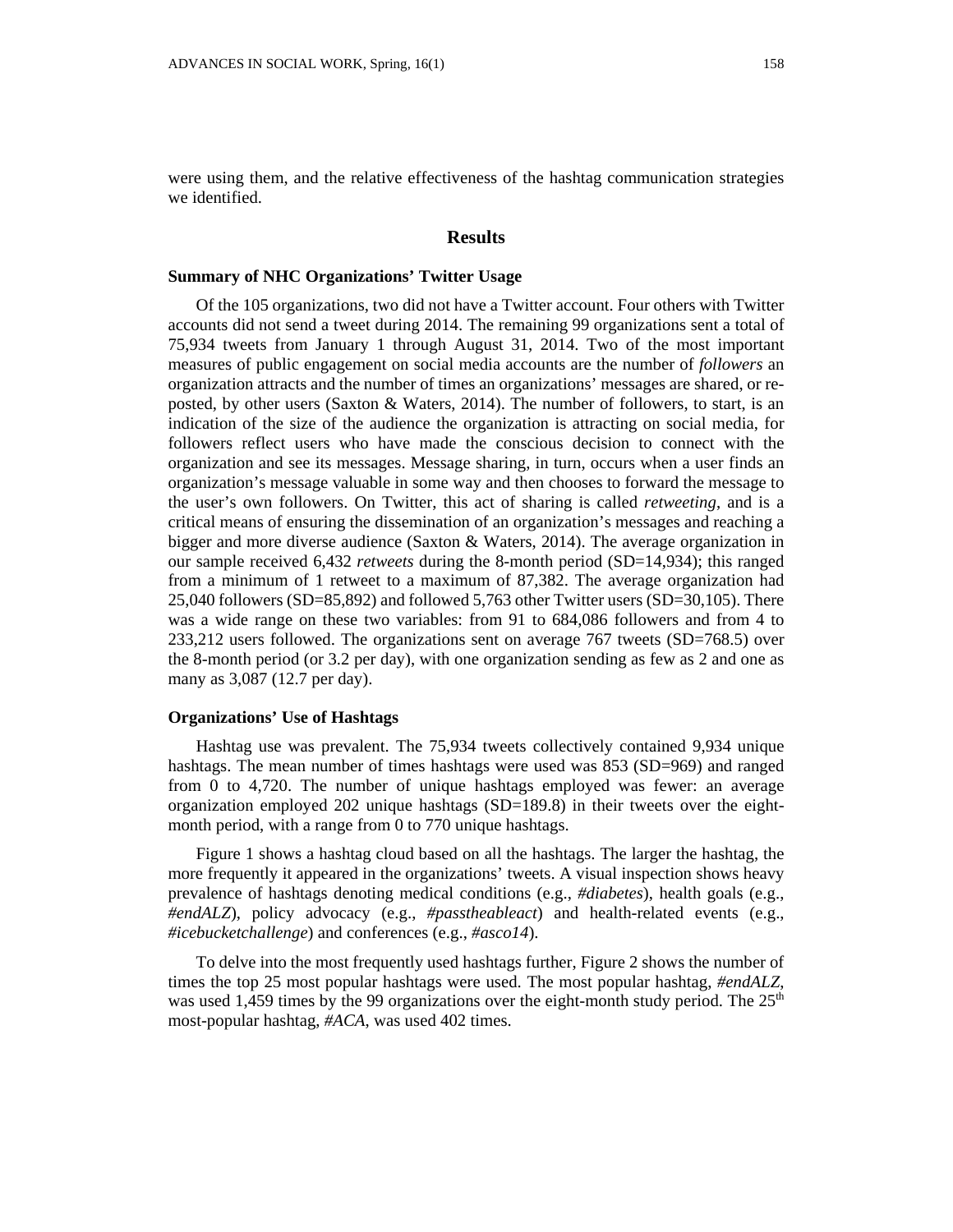

Figure 1. Hashtag cloud based on frequency of hashtags in 75,934 tweets, 1/1/14–8/31/14



Figure 2. Frequency of use of top 25 hashtags in 75,934 tweets, 1/1/14 – 8/31/14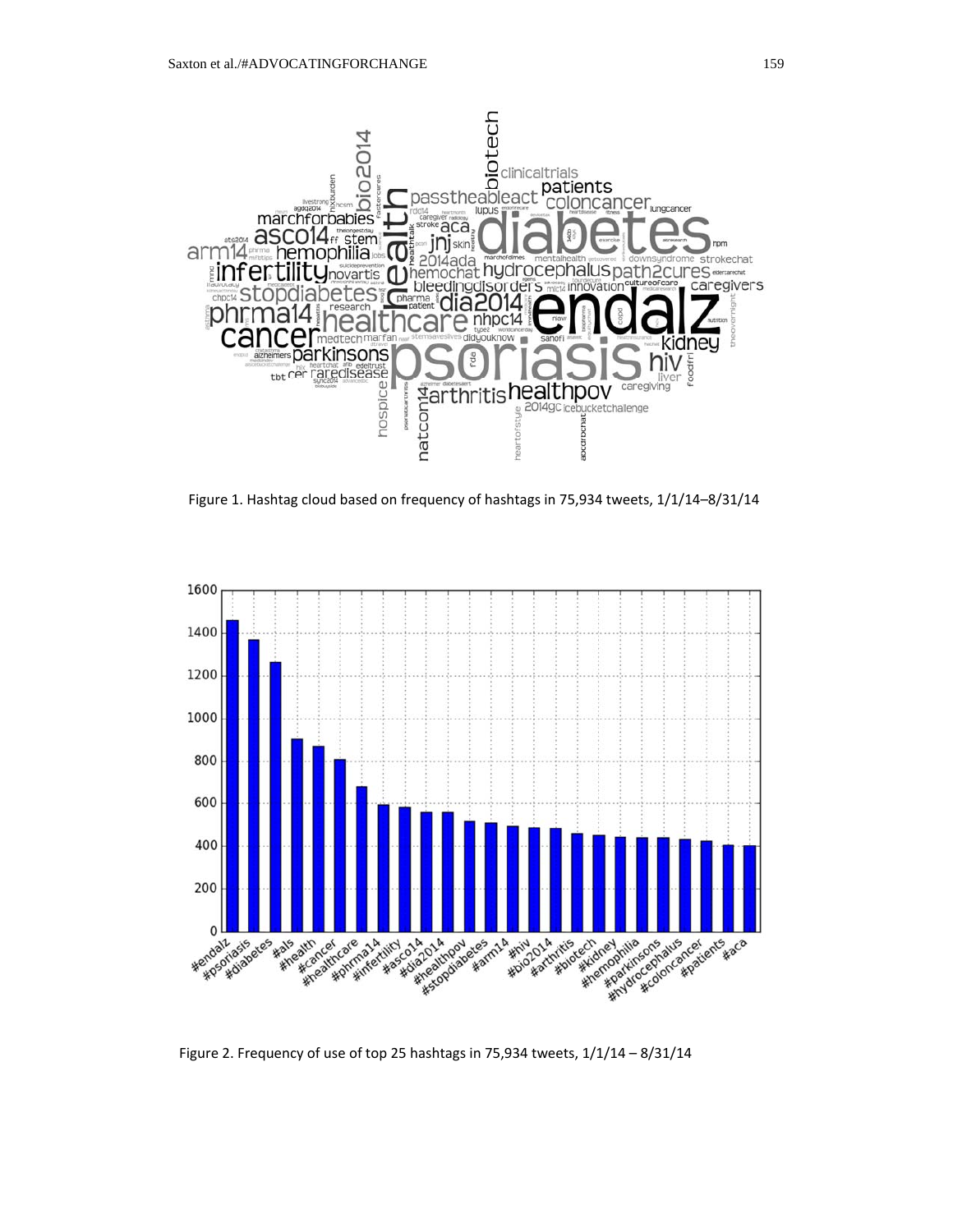Figure 2 only shows the most frequently used hashtags. Not shown is that a full 5,595 of the 9,934 hashtags (56.3%) are used only once and a further 1,250 hashtags (12.6%) are used only twice. With another 632 being used only 3 times (6.4%), a full 75.3% of all hashtags are only employed 1 to 3 times. Thus, there is not a *normal distribution* or bell curve to the frequency with which the various hashtags are employed. Instead, a few hashtags receive extremely heavy usage while the great majority of them are sparsely used.

## **Classifying Hashtags**

To understand the types of hashtags advocacy organizations are using, the study took an inductive approach to see what categories of hashtags might help patient advocacy organizations deliver more effective messages to their target audiences. To develop the coding scheme, a random sample of 1,000 of the 75,934 tweets was analyzed. Of these tweets, 226 were retweeted messages, or messages sent by other organizations that the organizations in our sample decided to re-post. Given that the intentionality of hashtag use in such retweeted messages was less clear, the researchers decided to concentrate hand coding efforts on the 774 original tweets out of the random sample of 1,000 (83 of the 99 organizations are represented in this sample of 774 tweets). Of these 774 tweets, 264 did not contain a hashtag, while 510 contained one or more hashtags. The hashtags in these 510 tweets were hand coded individually.

Based on the inductive coding of data, the 8-category coding scheme for hashtags presented in Table 1 was developed. The table also shows how frequently each hashtag type occurred within this random sample of tweets. The most prevalent category is termed *Public Education* hashtags, which includes three types (medical condition, knowledge base, and policy) and account for half of the hashtags (50.4%). The second type of hashtag is the *Event* hashtag (19.3%), which often reflects fundraising and awareness-raising events. The third type of hashtag (3.2%) is the *Call-to-Action* hashtag. These hashtags can be used to mobilize audiences for collective action, whether to engage in direct online or offline action or simply to assist in further disseminating its public education messages.

Tags that reflect the organization's *Values and Goals* (9.0% of hashtags) are a fourth category of hashtags. *Values and Goals* hashtags help the organization differentiate itself from others in a way that helps serve to strengthen the organization's brand. They are related to the fifth category of hashtags, called *Branding.* Branding hashtags (7.2%) employ some variant of the organization's name, its programs, or slogans unique to the organization.

*Dialogic* hashtags (5.0%) serve to foster dialogue with audience members. The majority of these hashtags are chat-focused hashtags that serve as the focus for regularly scheduled chats with constituents. Others either target audience members or ask questions to produce responses. What binds these dialogic hashtags is the relationship-building role they serve (Bortree & Seltzer, 2009; Lovejoy & Saxton, 2012). The emphasis is not specifically on informing or mobilizing the audience but rather on building a community of like-minded constituents that can then potentially be relied on in the future to help the organization meet its advocacy mission.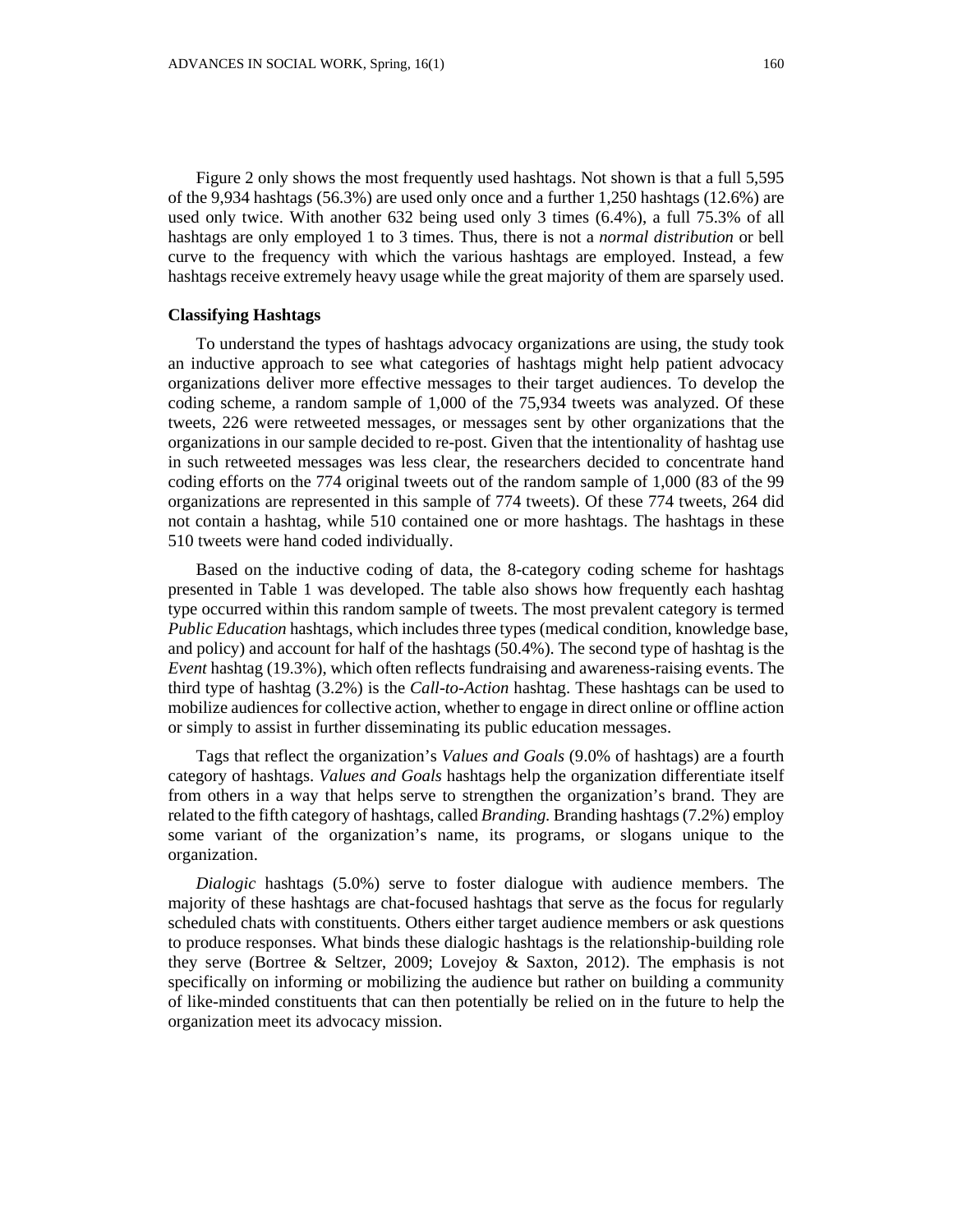The final two types of hashtags are more descriptive. First, *Time and Place* hashtags (3.3%) serve to denote a time or place important to the tweet and organization. Second, *Business* hashtags (2.2%) are those related to business issues, specific sectors of the economy, or particular stocks. Hashtags that were unrelated to any of these categories and deemed off-topic to the organizations were classified as *miscellaneous*; however, this category only contained two hashtags.

| Hashtag category w/ definition                                                                                                                                            | <b>Examples</b>                                                     | Freq  | $\frac{0}{0}$ |
|---------------------------------------------------------------------------------------------------------------------------------------------------------------------------|---------------------------------------------------------------------|-------|---------------|
| 1. KNOWLEDGE & PUBLIC EDUCATION                                                                                                                                           | 413                                                                 | 50.5% |               |
| Medical condition-hashtag denoting<br>disease or medical condition                                                                                                        | #diabetes, #Hemophilia, #psoriasis                                  | (153) | (18.7%)       |
| Knowledge base-health-related<br>research, knowledge, education                                                                                                           | #hearthealthy, #AsthmaAwareness,<br>#ALSresearch                    | (231) | $(28.2\%)$    |
| Policy-health-related public policy,<br>public policy issues                                                                                                              | #SunshineAct, #DeviceTax,<br>#HCCosts                               | (29)  | $(3.5\%)$     |
| 2. EVENTS-health-related event,<br>conference, holiday                                                                                                                    | #WorldCancerDay,<br>#WalktoCureArthritis,<br>#ALSIceBucketChallenge | 158   | 19.3%         |
| <b>3. VALUES AND GOALS-</b><br>organizational values or goals. Useful<br>for reinforcing the organization's core<br>values and ultimate strategic goals.                  | #StopDiabetes, #PatientAccess,<br>#coloncanceradvocate              | 74    | 9.0%          |
| 4. BRANDING-organization-specific<br>hashtags, unique organization<br>identifiers, hashtags noting one of the<br>organization's program names                             | #ShowUpDifferently,<br>#MerckOncology, #UHFscholars                 | 59    | 7.2%          |
| <b>5. DIALOGIG-</b> "chat" and dialogue<br>hashtags                                                                                                                       | #HeartChat, #HemoChat,<br>#DidYouKnow?                              | 41    | 5.0%          |
| 6. TIME AND PLACE-any time or<br>location hashtag                                                                                                                         | #PuertoRico, #Summer, #Capitol                                      | 27    | 3.3%          |
| 7. CALL-TO-ACTION-hashtags<br>asking audience to do something                                                                                                             | #ShareForAwareness,<br>#HugDontJudge, #Raise100K                    | 26    | 3.2%          |
| <b>8. BUSINESS–related to business</b><br>issues, stocks, companies, etc.<br>Captures a wide range of non-health,<br>non-advocacy-related hashtags, used<br>in the sample | #Biotech, #GM, #Stocks                                              | 18    | 2.2%          |
|                                                                                                                                                                           | <b>T</b> otal                                                       | 818   |               |

*Note:* Frequencies are the number of times each hashtag type was used in the 510 of 1,000 randomly selected tweets that were original (i.e., were not themselves retweets, n=774) and contained a hashtag (n=510). A total of 818 hashtags were included in these 510 tweets; percentages indicate proportions relative to these 818 hashtags. Not shown is a *miscellaneous* category in which 2 hashtags (#FREE, #adoption) were placed.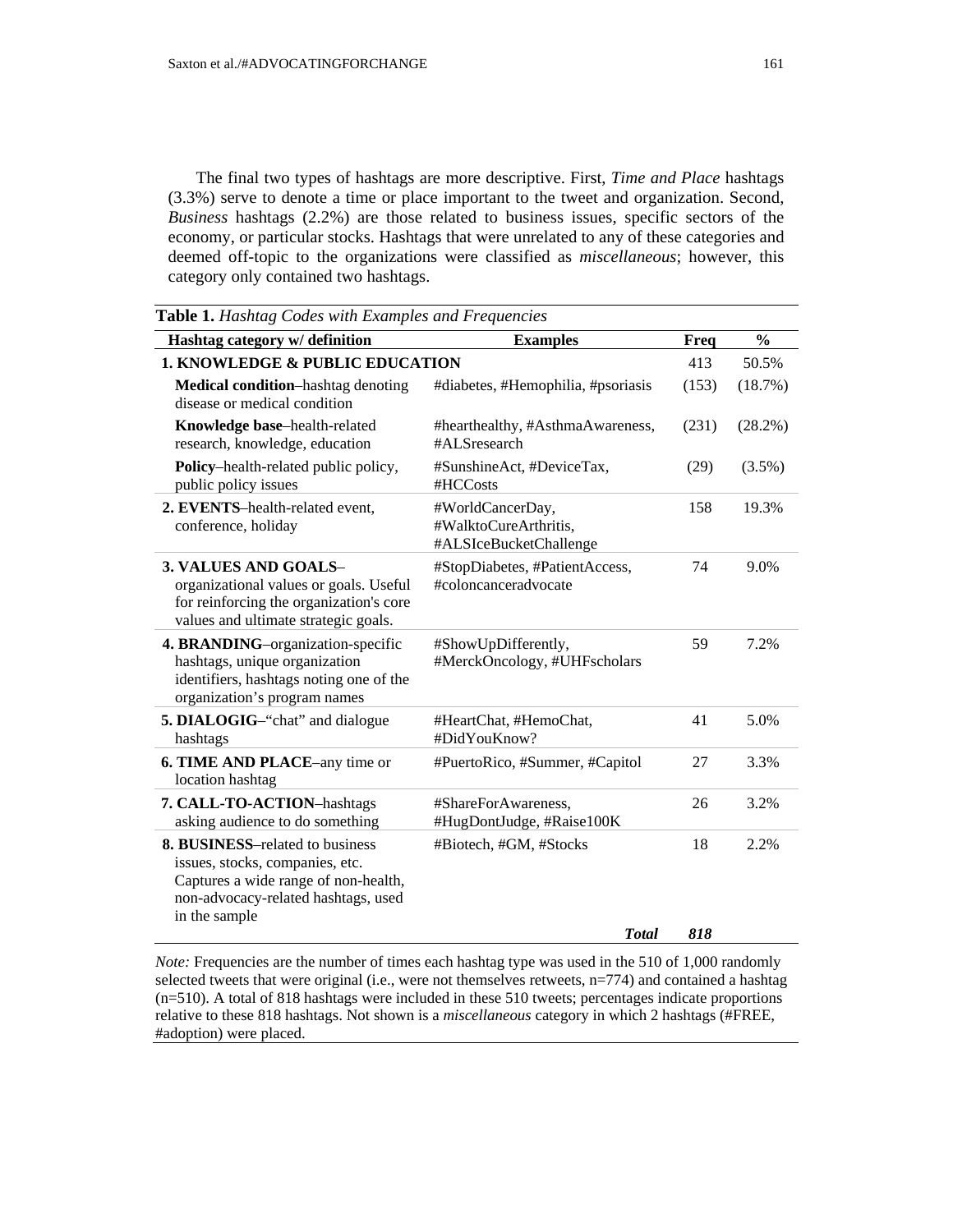### **Comparing Hashtag Use Across Organizations**

The NHC organizes its members into five categories: Patient Advocacy Organizations (n=46), Nonprofit Organizations with Health Interests (n=9), Professional and Membership Associations  $(n=24)$ , Business and Industry  $(n=23)$ , and Associate Members  $(n=2)$ . From a representational standpoint, the first two are heavily invested in patient advocacy, the middle category represents professional interests, while the final two for-profit categories focus more on representing business interests. For analysis purposes we considered three types of organizations: 1) patient advocacy nonprofits, 2) professional interest organizations, and 3) business interest organizations.

The Venn diagram in Figure 3 shows the intersection of the 9,934 hashtags used across the three organization types. For instance, the patient advocacy organizations used 4,756 hashtags that were never employed by any business interest or professional interest organization over the 8-month period, 351 hashtags that were used by professional interest but not business interest organizations, and 462 hashtags that were used by business interest but not professional interest organizations. There were 386 hashtags that were crosssectoral, that is, not limited to use by just one sector or category of organization. In the multiple regressions, this idea resurfaces during examinations of the effectiveness of hashtags*.*



Figure 3. Number of hashtags used in common across the 3 main organization types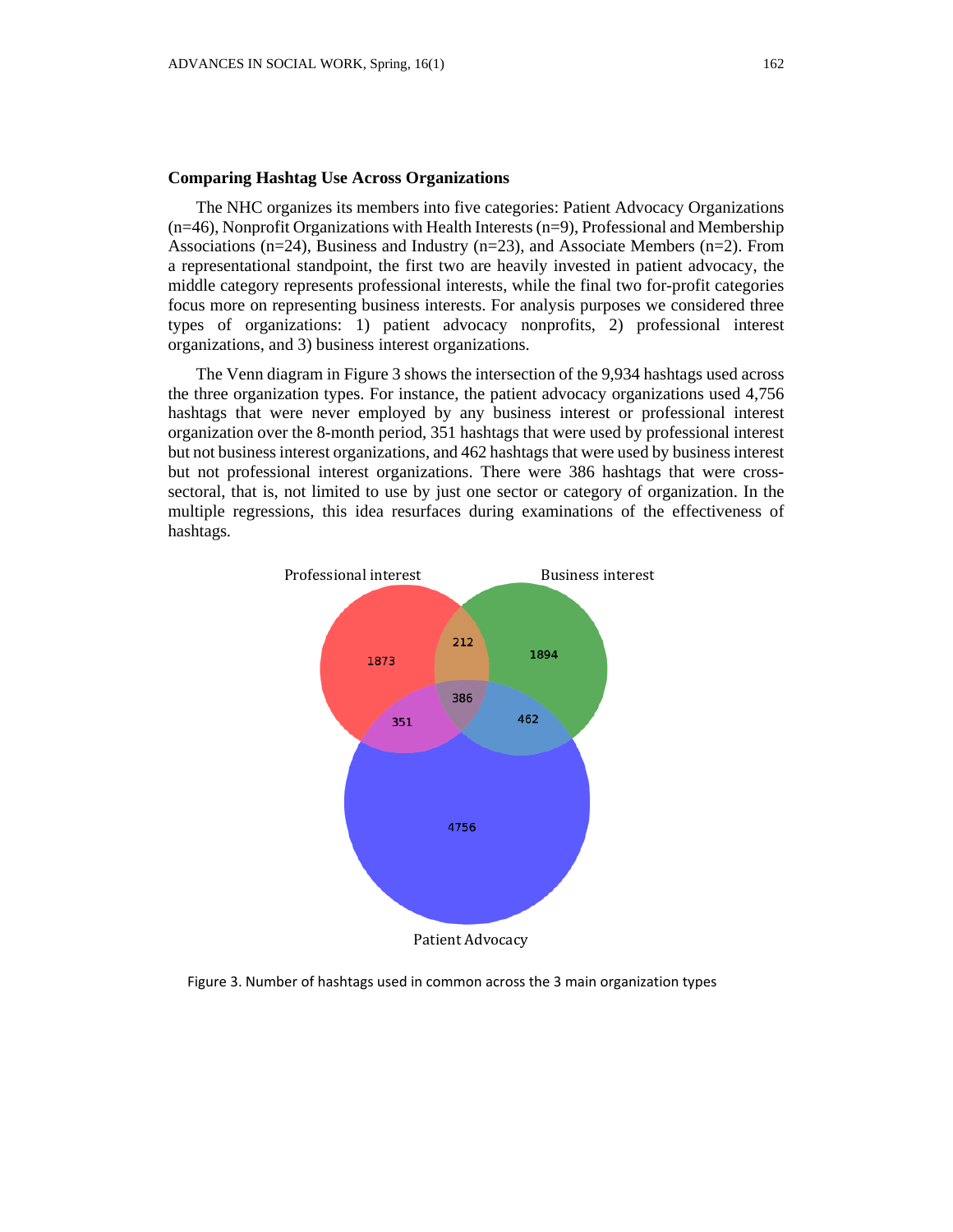## **Relationship Between Hashtag Use and Message Effectiveness**

A series of regressions are used to examine the relationship between the organizations' use of hashtags and the effectiveness of the organizations' messages. Specifically, the analyses examine whether the use of hashtags leads to greater advocacy message effectiveness and which types of hashtags are most effective.

*Dependent Variable.* Our dependent variable for the regressions is audience engagement with organizations' messages as measured by the number of retweets each message receives. Table 2 contains summary statistics for the retweet count variable along with all other variables included in the regressions. There is substantial variability in the number of retweets a message receives. While the average is 3.58 retweets, the standard deviation is 11.49 and the range is from 0 to 897.

| Auvocac y Organizations                                  | # Obs. | Mean     | <b>SD</b> | Min              | Max            |
|----------------------------------------------------------|--------|----------|-----------|------------------|----------------|
|                                                          |        |          |           |                  |                |
| <b>Message Attention Measure</b><br><b>Retweet Count</b> | 60,919 | 3.58     | 11.49     | $\mathbf{0}$     | 897            |
|                                                          |        |          |           |                  |                |
| <b>Hashtag Counts</b>                                    |        |          |           |                  |                |
| # Hashtags                                               | 60,919 | 1.0911   | 1.03      | $\boldsymbol{0}$ | 10             |
| Sector-spanning Hashtag                                  | 60,919 | 0.24     | 0.43      | $\boldsymbol{0}$ | $\mathbf{1}$   |
| Hashtag Type                                             |        |          |           |                  |                |
| <b>Public Education</b>                                  | 774    | 0.35     | 0.48      | $\theta$         | 1              |
| Event                                                    | 774    | 0.20     | 0.40      | $\theta$         | 1              |
| Call-to-action                                           | 774    | 0.03     | 0.18      | $\theta$         | $\mathbf{1}$   |
| Values and Goals                                         | 774    | 0.09     | 0.28      | $\theta$         | 1              |
| <b>Branding</b>                                          | 774    | 0.07     | 0.26      | $\theta$         | $\mathbf 1$    |
| Chat & Dialogue                                          | 774    | 0.05     | 0.22      | $\overline{0}$   | 1              |
| Time or Place                                            | 774    | 0.03     | 0.17      | $\boldsymbol{0}$ | $\mathbf{1}$   |
| <b>Business</b>                                          | 774    | 0.02     | 0.13      | $\boldsymbol{0}$ | $\mathbf{1}$   |
| <b>Tweet-level Controls</b>                              |        |          |           |                  |                |
| # <b>URLs</b>                                            | 60,919 | 0.65     | 0.50      | $\theta$         | $\overline{4}$ |
| # User mentions                                          | 60,919 | 0.72     | 1.03      | $\overline{0}$   | 11             |
| # Characters                                             | 60,919 | 112.92   | 28.10     | 5                | 153            |
| Photo                                                    | 60,919 | 0.08     | 0.27      | $\boldsymbol{0}$ | $\mathbf{1}$   |
| Video link                                               | 60,919 | 0.01     | 0.08      | $\theta$         | 1              |
| Account-level controls                                   |        |          |           |                  |                |
| #Followers                                               | 60,919 | 46.33    | 117.96    | .09              | 684,09         |
| # Tweets (to $12/2013$ )                                 | 60,919 | 5,084.12 | 3,788.51  | 12               | 14,589         |
| Time on Twitter (# days)                                 | 60,919 | 1,838.91 | 387.89    | 331              | 2,689          |

| <b>Table 2.</b> Descriptive Statistics, Jan. $1 - Aug.$ 2014 for 60,919 Tweets by 99 Health |  |  |
|---------------------------------------------------------------------------------------------|--|--|
| <b>Advocacy Organizations</b>                                                               |  |  |

*Multiple Regressions.* Table 3 presents results from a series of four negative binomial regressions. In each model the dependent variable is the number of retweets each tweet receives. Each model contains the same suite of account-level and tweet-level control variables shown to be significant predictors of social media message sharing (Saxton  $\&$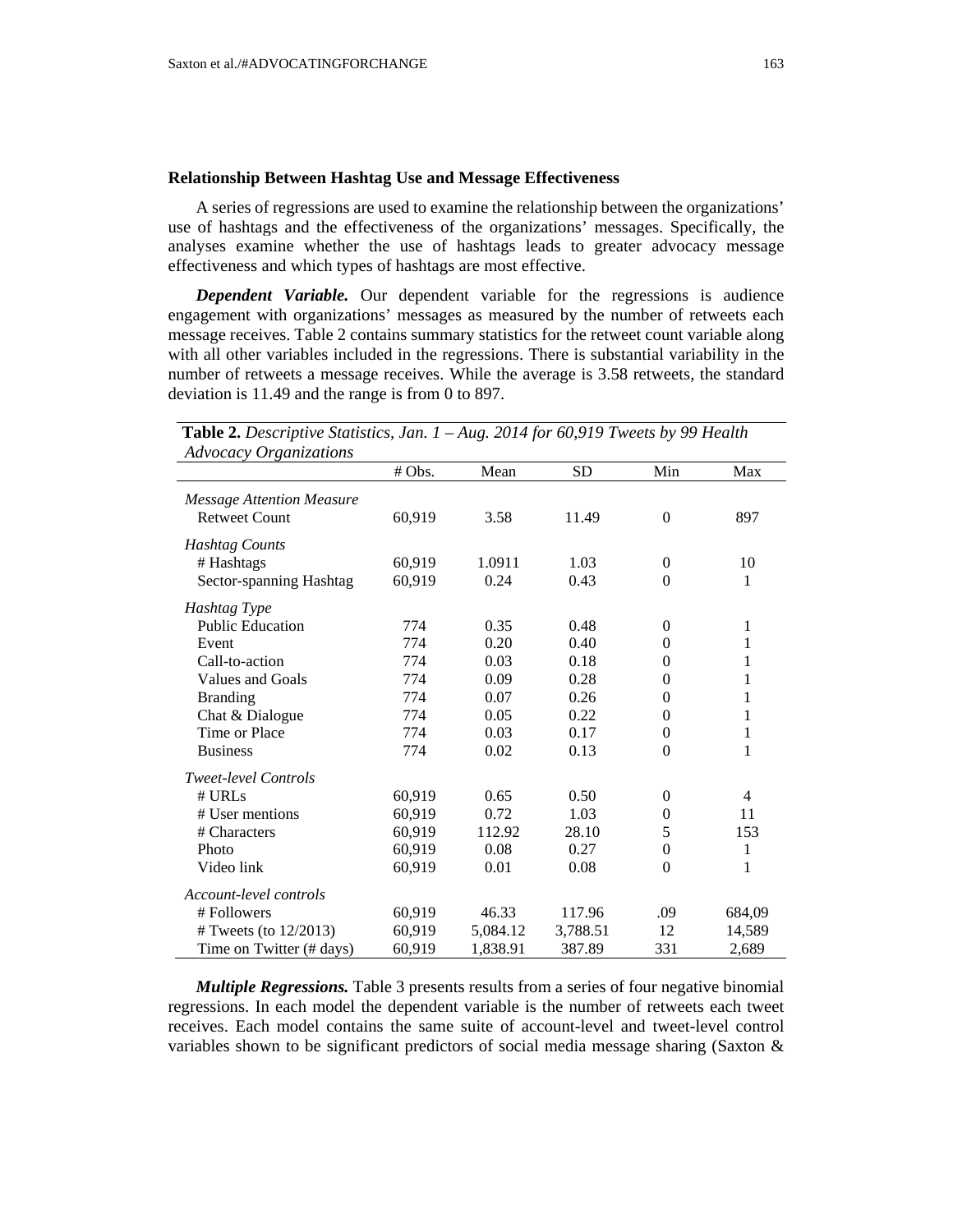Waters, 2014). What varies in each model is the specific hashtag-related variable. In Model 1, the key independent variable is the number of hashtags contained in each tweet while the main independent variable in Model 2 is a binary variable indicating the presence of a sector-spanning hashtag. In Model 3, the primary independent variables are a series of dummy variables representing the 8 hashtag types in Table 2. Finally, all the abovementioned independent variables are included in Model 4.

| Table 3. Negative Binomial Regressions, Dependent Variable is # of Retweets                                                        |                                                                      |                                                |                                                                      |                                                |                                                                   |                                                                    |                                                                                |                                                                    |
|------------------------------------------------------------------------------------------------------------------------------------|----------------------------------------------------------------------|------------------------------------------------|----------------------------------------------------------------------|------------------------------------------------|-------------------------------------------------------------------|--------------------------------------------------------------------|--------------------------------------------------------------------------------|--------------------------------------------------------------------|
|                                                                                                                                    | (1)                                                                  |                                                | (2)                                                                  |                                                | (3)                                                               |                                                                    | (4)                                                                            |                                                                    |
|                                                                                                                                    | IV=Hashtag<br><b>Count</b>                                           |                                                | IV=Common<br>Hashtag                                                 |                                                | IV <sub>s</sub> =Hashtag<br>Type                                  |                                                                    | Combined model                                                                 |                                                                    |
|                                                                                                                                    | Coeff.                                                               | <b>SE</b>                                      | Coeff.                                                               | <b>SE</b>                                      | Coeff.                                                            | <b>SE</b>                                                          | Coeff.                                                                         | SE                                                                 |
| <b>Hashtag Frequency</b><br># Hashtags                                                                                             | $0.13^{\ast\ast}$                                                    | (0.01)                                         |                                                                      |                                                |                                                                   |                                                                    | $-0.17$                                                                        | (0.11)                                                             |
| Cross-Sector Hashtag<br>Common Hashtag                                                                                             |                                                                      |                                                | $0.14***$                                                            | (0.02)                                         |                                                                   |                                                                    | $0.30*$                                                                        | (0.15)                                                             |
| Hashtag Type<br><b>Public Education</b><br>Values and Goals<br><b>Branding</b><br>Time or Place<br>Call to Action<br>Chat<br>Event |                                                                      |                                                |                                                                      |                                                | $0.57**$<br>$0.46*$<br>0.37<br>$-0.41$<br>0.51<br>0.35<br>$-0.17$ | (0.12)<br>(0.20)<br>(0.23)<br>(0.34)<br>(0.33)<br>(0.25)<br>(0.15) | $0.71***$<br>$0.52*$<br>$0.57*$<br>$-0.17$<br>$0.70*$<br>$0.48^{+}$<br>$-0.01$ | (0.21)<br>(0.23)<br>(0.25)<br>(0.36)<br>(0.34)<br>(0.28)<br>(0.19) |
| Tweet controls<br># URLs<br># User mentions<br># Characters<br>Photo<br>Video link                                                 | $0.21***$<br>$-0.30**$<br>$0.01**$<br>$1.11^{\ast\ast}$<br>$0.72***$ | (0.01)<br>(0.01)<br>(0.00)<br>(0.02)<br>(0.08) | $0.17***$<br>$-0.31**$<br>$0.01**$<br>$1.11^{\ast\ast}$<br>$0.74***$ | (0.01)<br>(0.01)<br>(0.00)<br>(0.02)<br>(0.08) | $-0.03$<br>$-0.38***$<br>$0.01**$<br>$1.29***$<br>$-20.99$        | (0.14)<br>(0.07)<br>(0.00)<br>(0.22)<br>(19830.9)                  | $-0.08$<br>$-0.41***$<br>$0.01***$<br>$1.27***$<br>$-18.91$                    | (0.14)<br>(0.07)<br>(0.00)<br>(0.22)<br>(7067.4)                   |
| Account controls<br>$#$ Followers $(1,000s)$<br># Tweets<br>Time on Twitter                                                        | $0.004***$<br>$0.0001**$<br>$0.0003***$                              | (0.0001)<br>(0.0001)<br>(0.0001)               | $0.003***$<br>$0.0001**$<br>$0.0003**$                               | (0.0001)<br>(0.0001)<br>(0.0001)               | $0.003***$<br>$0.0001**$<br>$0.0005***$                           | (0.0005)<br>(0.0001)<br>(0.0001)                                   | $0.003***$<br>$0.0001***$<br>$0.0005***$                                       | (0.0005)<br>(0.0001)<br>(0.0001)                                   |
| Constant                                                                                                                           | $-1.59**$                                                            | (0.05)                                         | $-1.57**$                                                            | (0.05)                                         | $-1.60**$                                                         | (0.38)                                                             | $-1.49**$                                                                      | (0.38)                                                             |
| $\boldsymbol{N}$<br>Pseudo $R^2$<br>Log likelihood<br>Model Sig. $(\chi^2)$                                                        | 60,919<br>0.22<br>$-125402.09$<br>15315.55**                         |                                                | 60,919<br>0.22<br>-125537.93<br>15043.87**                           |                                                | 774<br>0.26<br>$-1609.51$<br>234.54**                             |                                                                    | 774<br>0.27<br>$-1606.11$<br>241.33**                                          |                                                                    |

<sup>+</sup> *p* < 0.10, \* *p* < 0.05, \*\* *p* < 0.01; Standard errors in parentheses; omitted (baseline) hashtag category for Model 3 is *Business*.

With maximum-likelihood models such as in negative binomial regression, there is no traditional  $\mathbb{R}^2$ ; for this reason, an analogous *pseudo-R<sup>2</sup>* is typically reported. The R<sup>2</sup> shown here is the ML (Cox-Snell) R<sup>2</sup>.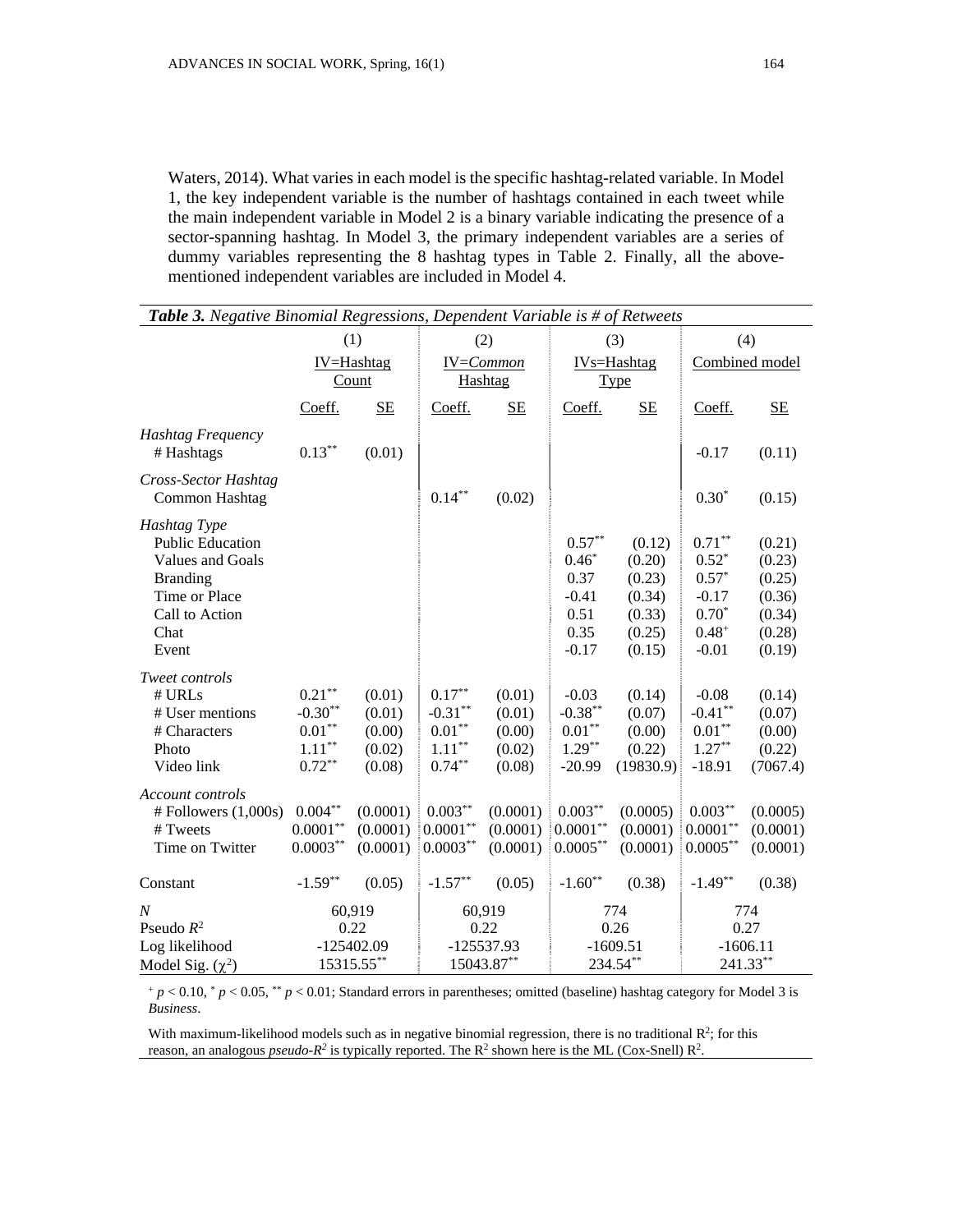The results are highly robust to these alternative specifications. In the first two models, conducted on the entire database of 60,919 original tweets (15,015 of the 74,934 tweets were retweeted/non-original messages and were thus excluded from these analyses), the coefficient on the hashtag variable is significant. In both models—controlling for the number of followers, time on Twitter, and the cumulative number of retweets sent, along with the length of the tweet and whether the tweet contains a photo, video, URL, or user mention-the hashtag measure is associated with significantly more retweets than when a hashtag is absent. In particular, again controlling for the account-level and tweet-level measures just listed, a message is likely to receive significantly more retweets the more hashtags are included (Model 1) and if the tweet contains a cross-sectoral hashtag (Model 2).

Models 3 and 4, in turn, are conducted on the random sample of 774 hand-coded tweets. In both models the omitted category is *Business* hashtags.<sup>2</sup> Thus, this is the baseline category against which the other hashtag dummy variables are compared. In Model 3, the coefficients on two hashtag category variables are significant: *Public Education* and *Values and Goals.* In Model 4, the coefficients on the "sector-spanning" variable and four hashtag category variables are significant: *Public Education, Values and Goals, Branding, and Call-to-Action.* This means that tweets with a sector-spanning hashtag are significantly more likely to be retweeted by the organization's constituents and that tweets with a public education hashtag, a hashtag related to organizations' values or goals, a branding hashtag, or a call-to-action hashtag are significantly more likely to be retweeted by the organization's constituents when compared to tweets with a business-related hashtag.

The results for control variables are consistent across the four models. In all models retweets are associated with tweets that do not contain user mentions, are longer, contain photos, and which are sent by organizations with more followers, have been on Twitter longer, and have sent more tweets. In two of the four models, the inclusion of hyperlinks and video links is also positively associated with retweeting behavior.

#### **Discussion**

This study examined hashtag use by the 105 members of the National Health Council, a national US-based patient/health advocacy coalition. The study makes several significant contributions to the current literature. First, it improves scholars' understanding of the use of hashtags in social media advocacy by presenting an inductive coding scheme of the types of hashtags employed. Of the eight categories of hashtags, public education hashtags are far more frequently used than any other. Such hashtags focus on educating the public, a key, long-term advocacy tactic and one for which social media is particularly well suited (Guo & Saxton, 2014). However, some of the less-frequently-used hashtag types deserve special attention, as they suggest interesting potential for the organization. Values and

 $\overline{a}$ 

 $2$  In a regression equation with a series of dummy (binary) variables it is typically necessary to omit one of the dummy variables. That variable serves as the baseline against which the regression coefficients for the other dummy variables may be compared.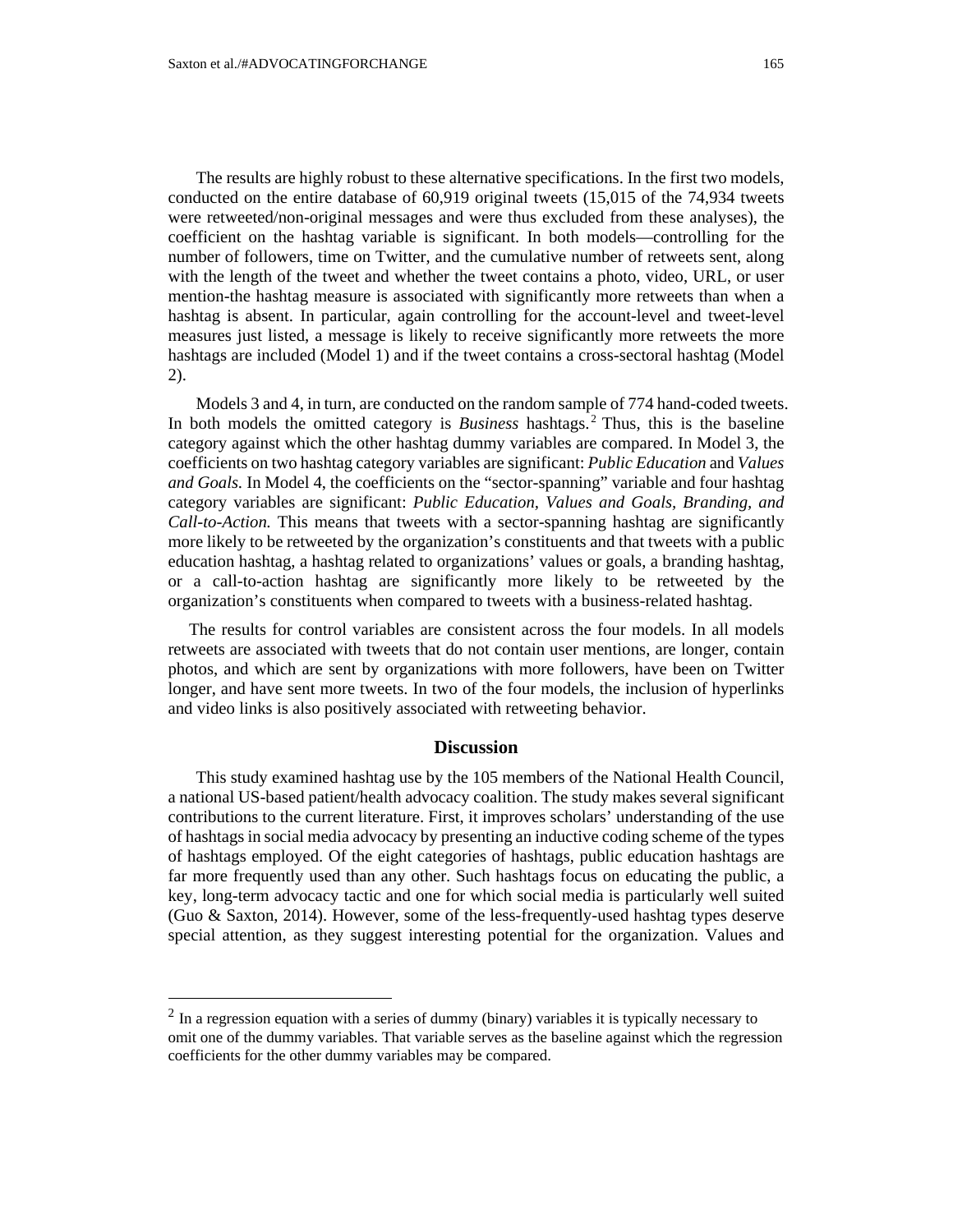Branding hashtags, for example, help the organization differentiate itself from others in a way that helps to strengthen understanding of the organization.

Second, this study compares the different ways organizations can use hashtags to enhance the effectiveness of social media advocacy as measured by the number of retweets each message receives. Three distinctive strategies of using hashtags were identified. The first strategy is simply to play the numbers game; that is, to increase the number of hashtags in a single tweet to boost the number of retweets. The second, and arguably more sophisticated strategy, is to find common ground with partners across sectors. This common-ground strategy focuses on identifying and including sector-spanning hashtags in a tweet. A third strategy refers to the selective use of certain types of hashtags. For example, the organization might choose to include particular types of hashtags (e.g., call-to-action hashtags) believed to be more noticed by followers.

In the regression analyses, the effectiveness of these three strategies was tested and had significant and positive effects on the dependent variable (number of retweets received) when tested separately, offering evidence that each of the hashtag strategies helps to increase the level of audience engagement. When tested together, the significance of the hashtag count variable disappears; however, the sector-spanning variable and several hashtag type variables (i.e., public education, values and goals, branding, call-to-action, and chat and dialogue) were significant. This finding suggests that, among the three strategies, it is not the number of hashtags but rather the type of hashtags used that really matters.

Given that the type of hashtags is critical to social media success, it may be helpful to conclude the current study with a brief review of suggested best practices for using hashtags to advance organizational and advocacy messaging. First, it is necessary to use hashtags that are likely to advance the organization's cause. Although an organization can use generic hashtags, such as #*cancer*, organizational messaging becomes more memorable and serves for better brand recognition when a hashtag is more specific, such as *#FindaCure* or *#CancerSucks* (Ma, Sun, & Cong, 2013). When creating hashtags, organizations should ensure that they are not using a hashtag that has been trademarked or used before. Reviewing hashtag directories like www.Twubs.com can help organizations avoid using hashtags that are already in use by other campaigns. Additionally, potential hashtags should be reviewed internally by an organization's communications team and leadership, but they should also be tested with a few close outsiders (e.g., volunteers, key donors) to make sure that any potential social media mishap is averted.

Once an organization selects its hashtag, the next challenge is to grow a community around that hashtag. While regular usage of the hashtag may help increase the public's association of the hashtag with a specific organization, it is more important to have active social media consumers also using the hashtag in positive messaging surrounding the cause and organization (Kywe, Hoang, Lim, & Zhu, 2012). Organizations should consider how they can use hashtags to get individuals involved with an advocacy effort by creating a personal user experience—not simply focusing on the organization. For example, the Red Cross could have simply used the hashtag *#npm14* to promote its campaign for "National Preparedness Month" in September, 2014. However, *#npm14* became a widely successful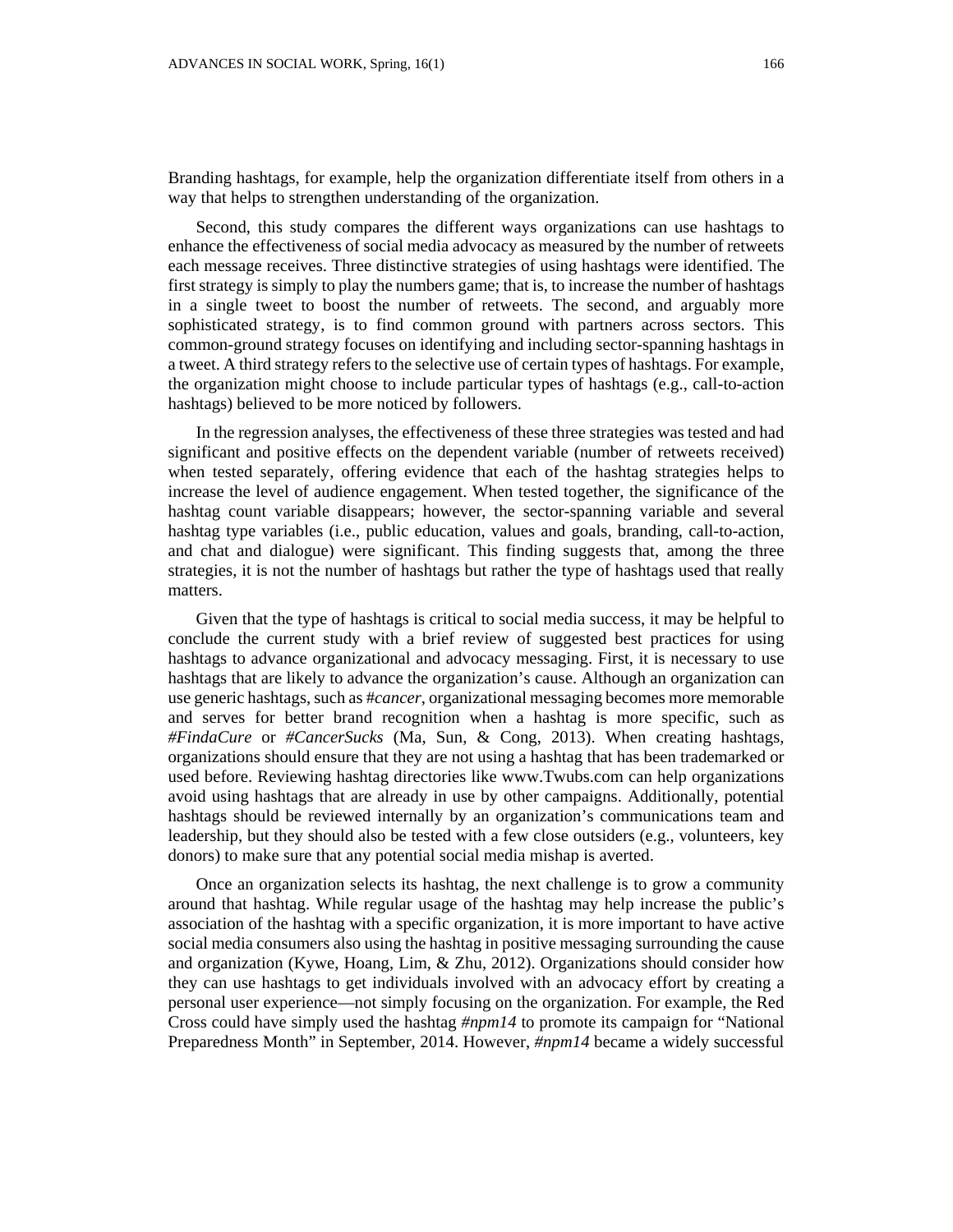hashtag because users were encouraged to share how they were preparing for natural disasters.

Finally, regardless of what hashtag strategy an organization chooses, it is necessary to monitor how the hashtag is used by the public. Continued evaluation of the hashtag's usage is important for multiple reasons. First, it can be used to help determine what message points are reverberating among targeted audiences. These messages then can be used in other advocacy efforts to reiterate key messages to prompt further interactivity and engagement for the issue. On the other hand, if a hashtag has not been successful in generating interest in the organization, cause, or campaign, it can be retired and replaced by one that may generate that interest (Kwye et al., 2012). Second, it is helpful to see how the hashtag is being used by others so that campaigns can be cancelled if a hashtag has been used in a mocking manner. For example, in promoting nutrition in schools across the nation, first lady Michelle Obama spoke about the importance of healthy lunches and mentioned that students could share their *#healthylunch* using that hashtag; however, the hashtag usage was quickly overrun with pictures of questionable school lunches and accompanied by a sarcastic *#ThanksMichelleObama* hashtag. Monitoring may not be able to end mocking and scorn on social media, but it can empower the organization to address points of concern that are expressed by social media users.

Finally, the monitoring should be carried out across the social web. Even though this study focuses on Twitter hashtags, the hashtag has become commonplace across most social media platforms. An organization's campaign that started on Twitter may very well find its way to Instagram, Pinterest, YouTube, and Facebook. An organization that wants to become active in advocacy efforts must remember that social media platforms are interconnected, thus hashtag usage must be reviewed on all potential platforms to avoid potential communication blunders.

This study also has implications for social work practice. For organizations that aspire to excel in their advocacy work on social media, tweets will get retweeted and noticed if they use sector-spanning hashtags. Likewise, hashtags that educate the public, communicate core organizational values and goals, and engage the audience into action or dialogue are more likely to be shared with others. This study is a first step to fully understanding the strategic use of hashtags in social media advocacy. Future research should test the classification scheme in other domains as well as interview social media advocates and marketers to determine whether the classification scheme aligns with their motivations for using hashtags.

## **References**

- Anstadt, S. P., Burnette, A., & Bradley, S. (2011). Towards a research agenda for social work practice in virtual worlds. *Advances in Social Work, 12*(2), 289-300.
- Bortree, D. S., & Seltzer, T. (2009). Dialogic strategies and outcomes: An analysis of environmental advocacy groups' Facebook profiles. *Public Relations Review, 35*(3), 317-319. doi: 10.1016/j.pubrev.2009.05.002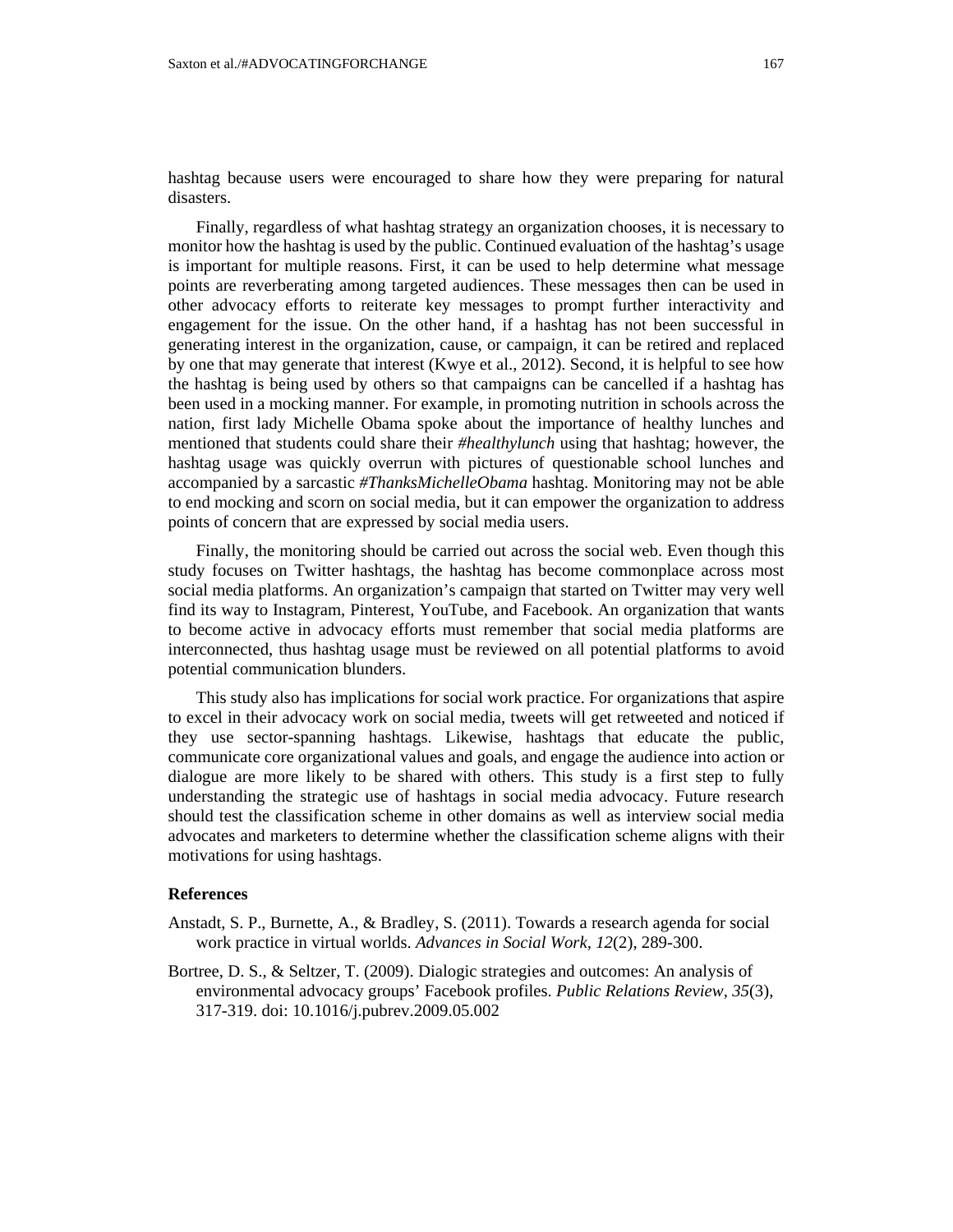- Bruns, A., & Burgess, J. E. (2011, August). *The use of Twitter hashtags in the formation of ad hoc publics*. Paper presented at the 6th European Consortium for Political Research General Conference, University of Iceland, Reykjavik.
- Edwards, H. R., & Hoefer, R. (2010). Are social work advocacy groups using Web 2.0 effectively? *Journal of Policy Practice, 9*(3-4), 220-239.
- Goldkind, L. (2014). E-advocacy in human services: The impact of organizational conditions and characteristics on electronic advocacy activities among nonprofits. *Journal of Policy Practice, 13*(4), 300-315.
- Goldkind, L., & McNutt, J. G. (2014). Social media and social change: Nonprofits and using social media strategies to meet advocacy goals. In A.-M. José Antonio & L.-C. Ana María (Eds.), *ICT management in non-profit organizations* (pp. 56-72). Hershey, PA, USA: IGI Global.
- Guo, C., & Saxton, G. D. (2010). Voice-in, voice-out: Constituent participation and nonprofit advocacy. *Nonprofit Policy Forum*, *1*(1), Article 5. Retrieved from http://www.bepress.com/npf/vol1/iss1/5
- Guo, C., & Saxton, G. D. (2014). Tweeting social change: How social media are changing nonprofit advocacy. *Nonprofit and Voluntary Sector Quarterly, 43*(1), 57- 79. doi: 10.1177/0899764012471585
- Hick, S., & McNutt, J. G. (2002). *Advocacy, activism, and the Internet: Community organization and social policy*. Chicago: Lyceum.
- Kirkpatrick, M. (2011). The first hashtag ever tweeted on Twitter: They sure have come a long way. Retrieved February 4, 2011, from *ReadWriteWeb.com* website http://bit.ly/1BnGNwV
- Krippendorff, K. (2004). *Content analysis: An introduction to its methodology*. London: Sage Publications, Inc.
- Kywe, S. M., Hoang, T.-A., Lim, E.-P., & Zhu, F. (2012). On recommending hashtags in Twitter networks. *Social Informatics, 7710,* 337-350.
- Lovejoy, K., & Saxton, G. D. (2012). Information, community, and action: How nonprofit organizations use social media. *Journal of Computer-Mediated Communication, 17*(3), 337-353.
- Ma, Z., Sun, A., & Cong, G. (2013). On predicting the popularity of newly emerging hashtags in Twitter. *Journal of the American Society for Information Science and Technology*, *64*(7), 1399-1410.
- Markham, A., & Buchanan, E. (2012). Ethical decision-making and Internet research. Retrieved February 19, 2015, from http://aoir.org/reports/ethics2.pdf
- McNutt, J. G. (2008). Advocacy organizations and the organizational digital divide. *Currents: New Scholarship in the Human Services, 7*(2), 1-13.